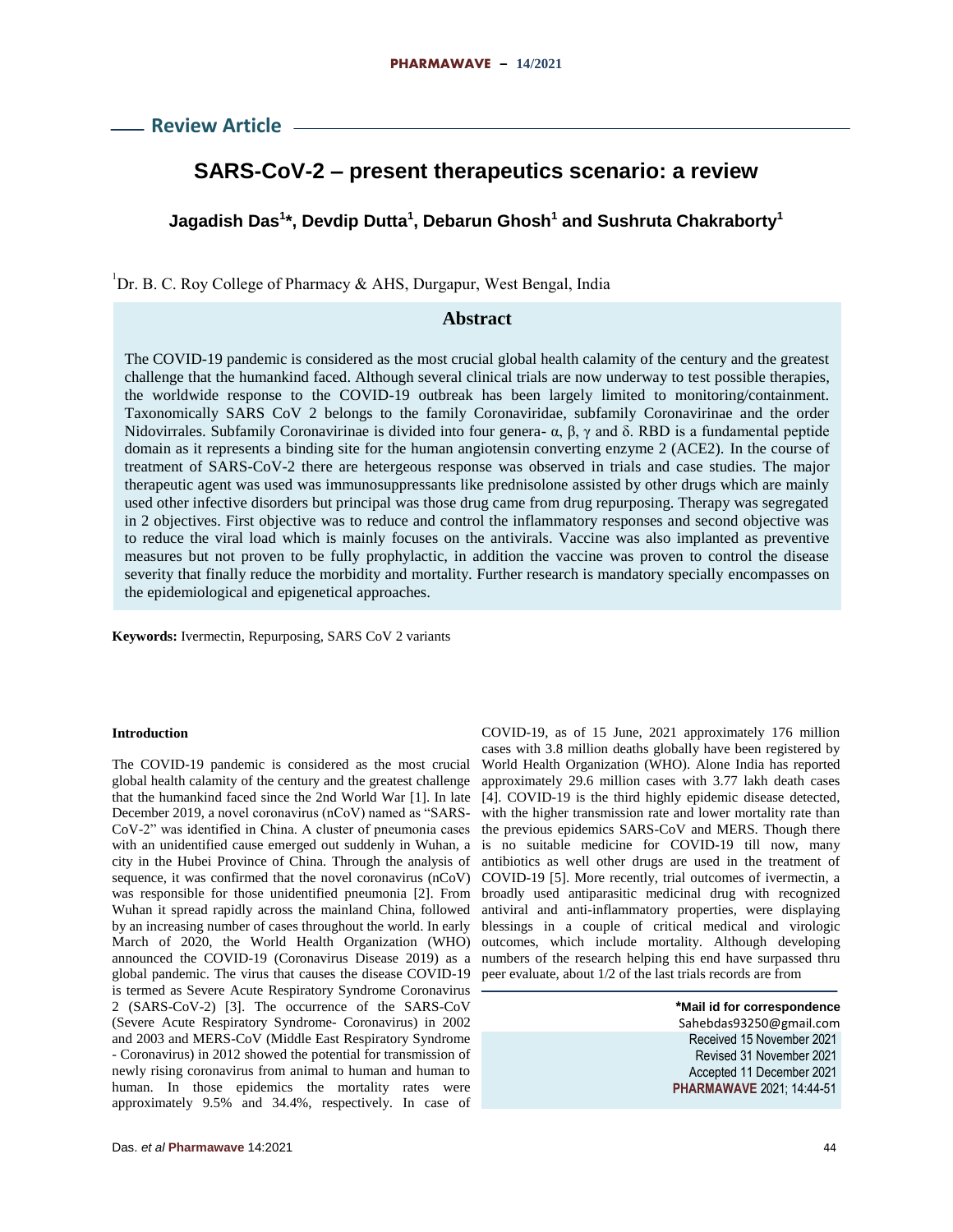

Fig 1: Structure of SARS-CoV-2 virus

manuscripts uploaded to scientific preprint servers, a now widespread exercise for each speedy dissemination and adoption of recent therapeutics in the course of the pandemic [6]. Following is a complete evaluate of the to be had efficacy records as of December 12, 2020, taken from in vitro, animal, medical, and real-international research all displaying the above effects of ivermectin in COVID-19. But due to the complex morphological, immunological and incompletely understood underlying pathophysiological spectrum of this virus, it is the biggest challenge for us to eradicate this pandemic.

#### **History**

In 1965, Tyrrell and Bynoe found a virus B814 from a boy with a cold. Then the Pathogen was described as "virtually unrelated to any other known virus of the human respiratory tract" [7]

In 1966, at University of Chicago, Dorothy Hamre and Jhon Procknow grew a unusual virus in kidney tissue culture from the sample obtained from medical students with cold. They named the virus 229E. Both this and B814 was found to be ether sensitive virus and were not related to any myxo- or paramyxovirus [8].

In 1967, McIntosh et al, in the laboratory of Robert Chanock at the National Institute of Health, recovered a group of strains of ether sensitive agents from human respiratory tract and named one of them OC43 (OC for as grown in organ cultures) [9]. In the same time period at St. Thomas Hospital in London, June Almeida along with the founders of B814, 229E and OC43 performed electron microscopy on the samples and that all these are medium sized (80-150nm) particle, pleomorphic, lipid **Virology & Genomics**membrane coated and they said the viruses have a "characteristic 'fringe' of projections 200Å long, which are

rounded or petal shaped" [10]. In late 1960s some other strains of animal viruses also found to having the same morphological structure. This new group of viruses termed as Cotonavirus (corona designated the crown like appearance of the surface projections) and later it was officially accepted as a new genus of viruses. In 2002, a human coronavirus SARS-CoV caused severe acute respiratory syndrome (SARS), which was emerged in southern China and quickly spread over 28 countries. According to WHO from November2002 to July 2003, 8098 people were infected of which 774 was died. By late July 2003 no new cases were reported worldwide. This had mortality rate of 9.5% [11]. In 2004, at Erasmus Medical Centre in Netherlands, a human coronavirus strain, NL63 was found from a child with pneumonia [12]. In 2005, a group of researchers at University of Hong Kong isolated another human coronavirus, HKU1, from two patients with pneumonia [13]. In 2012, another human coronavirus outbreak emerged in Saudi Arabia, which is known as Middle East Respiratory Syndrome (MERS). It also spread in several countries and most of the patients who infected with MERS CoV, developed severe respiratory illness including fever and had the mortality rate of approximately 34.4% [14]. In late December 2019, in Wuhan, China, a new type of pneumonia has been observed in people which is also caused by a type of novel Coronavirus (nCoV). WHO termed this nCoV as SARS CoV 2 and the disease COVID19. Due to the high transmission capacity, SARS-CoV-2 spread over the globe and infected 177,487,674 people and has climed 9,840,272 lives worldwide till 16th June 2021 (count continues) [15].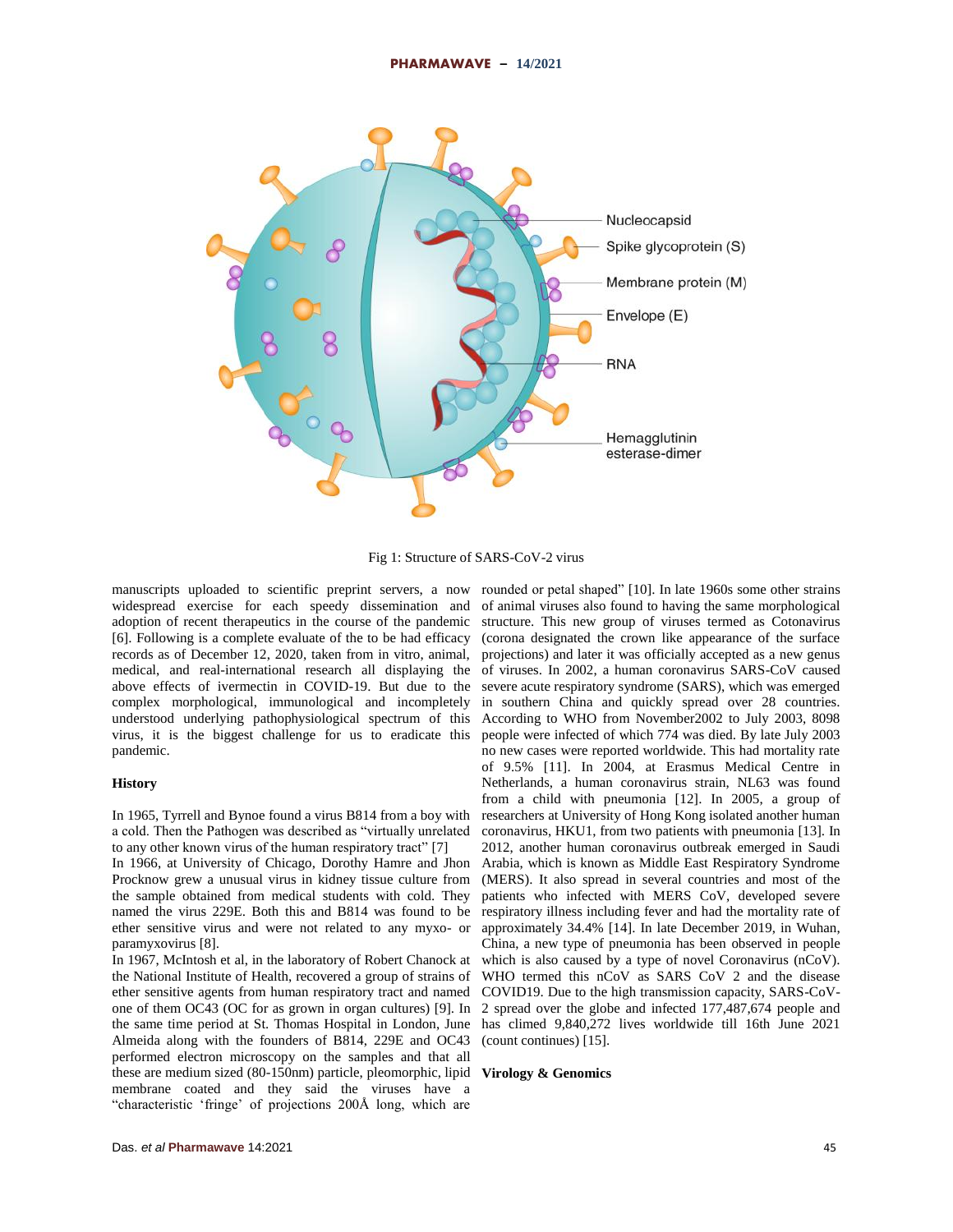

Fig 2: Mechanism of antivirals acting against SARS-CoV-2 virus

biggest threat to the mankind right now, we have to know its virology.

Taxonomically SARS CoV 2 belongs to the family Coronaviridae, subfamily Coronavirinae and the order Nidovirrales. Subfamily Coronavirinae is divided into four genera- Alfa(α), Beta(β), Gamma(γ) and Delta(δ). α & β coronaviruses infects humans. Bats are the evolutionary hosts for the  $\alpha \& \beta$  coronavirus. Complete gene sequencing and phylogenic analysis of this virus indicates that SARS CoV 2 is a β coronavirus as SARS, MERS and several bat coronavirus. SARS CoV 2 is a positive-sense single stranded RNA (+ssRNA) virus, i.e. it can be directly translated into the host protein by the host ribosome. The virions of this virus are spherical or elliptical and often shows pleomorphic form and sizes between 60-140 nm in diameter. The virion surface has characteristic club like projections, made of spike protein (S). SARS CoV 2 is most stable at the temperature of  $4^{\circ}$ C, for almost 2 weeks. At room temperature it can remain stable for a day bereft of any loss in its infectivity. Like other coronaviruses SARS CoV 2 is also sensitive to UV and high temperature. According to Sabari Nath Neerukonda & Upendra Katneni it can be inactivate by exposing at 56°C for 30 minutes. It is also sensitive to most of the disinfectants like 70- 75% ethanol, household bleach, povidone-iodine, chloroform, benzalkonium chloride, chloroxylenol, diethyl ether, chlorine, and chlorhexidine. Vice versa of the high temperature inactivation, it may resist as low temperature as 0°C. SARS CoV 2 is a enveloped virus which consist of four main structural protein: Spike (S) glycoprotein, Envelop (E) in the RNA replication and virion formation.

To combat the enemy, we must to know it well as how they glycoprotein, Nucleocapsid (N) and Membrane (M) protein; 16 comes, how they enters, how they attacks, how they effects and nonstructural protein and 5-8 accessory protein. The lipid what are their weakness. So to fight against coronavirus, the bilayer envelope of the virus is anchored with the membrane, envelope and spike proteins [16].

> The spike (S) glycoprotein makes the crown like structure on the surface. S protein cleaved into amino (N) terminal S1 subunit, which incorporate the virus into the host cell and a carboxyl (C) terminal S2 subunit which forms the stem which anchors the spike in the viral envelope. S1 subunit consists of two domains N-terminal domain (S1-NTD) and Cterminal domain (S1-CTD). Both these domains of S1 perform as receptor binding domain (RBD). S1-NTD is responsible for the recognizing and binding the sugars on the surface of the host cells whereas the S1-CTD is responsible for recognizing the different protein receptors like angiotensin-converting enzyme 2 (ACE 2), aminopeptidase N (APN) and dipeptidyl peptidase 4 (DPP-4). SARS Cov 2 contain a polybasic furin cleavage site insertion (residues PRRA) at the junction of S1 and S2, probably which is the cause of enhanced infectivity of the SARS-CoV-2. This PRRA is not present in any other Coronavirus [17].

> The M protein, having three domains a short N-terminal ectodomain, a triple-spanning transmembrane domain and a Cterminal endodomain, is the major structural protein of envelope that promotes the assembly and budding of the viral particles.

> The E protein is the minor structural protein, embedded in the lipid bilayer of the envelope. They have two domains, a transmembrane domain and an extramembrane C-terminal domain.

ø The N protein is the major structural protein that involves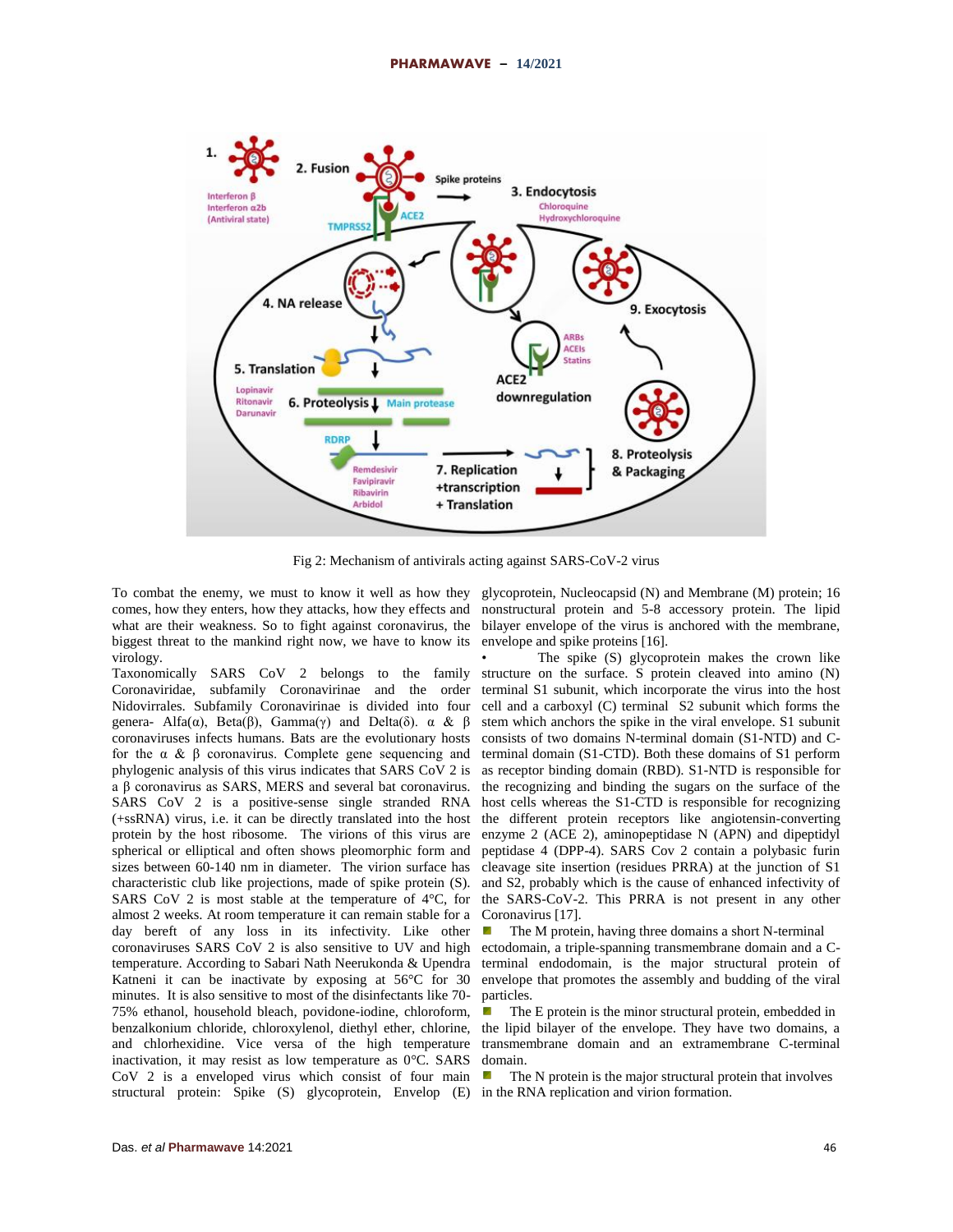

Fig 3: variants of SARS-Cov 19 proteins

and a 3' polyadenylated tail. The range of the genome size of the coronaviruses varies from 26.4 to 31.7 kilobases which Like other RNA viruses, SARS CoV 2 is prone to genetic makes this virus one of the largest RNA virus. All evaluation, which develops mutation over time. These coronaviruses have the similar genome organisation for coding. The genome order is 5'-untranslated region- replicase (ORF1a than its previous strains. Several strains have been described & ORF1b), spike(S), envelope(E), membrane(M), nucleocapsid(N) -3'UTR, several unidentified non-structural ORFs and poly $(A)$  tail. ORF1a locates at 5' end, followed by the ORF1b which encodes polyprotein pp1a and polyprotein pp1ab respectively. There are 14 open reading frames (ORFs) in the viral genome. About 66% of the viral genome are occupied by the first two ORFs (ORF 1a and 1b). The polyprotein cleaves to form 16 non-structural protein (NSP1 to 16). Other reading frames encode the structural protein (spike 1. Variant of concern (VOCS)- VOC202012/01 (B.1.1.7 protein, envelope protein, membrane protein and nucleocapsid) and accessory proteins whereas the accessory proteins are almost nonessential for viral replication [18].

As per study RBD is a fundamental peptide domain as it represents a binding site for the human angiotensin converting enzyme 2 (ACE2). ACE2 is a type I membrane glycoprotein expressed in lungs, heart, intestines, and kidneys. SARS CoV2 enters into the host cell by binding the S protein (S1) to the ACE2 receptors on the respiratory epithelium. This process is followed by priming the spike protein S2 subunit by the host B.1.616. CDC has also described three- B.1.525, B.1.526 and transmembrane serine protease 2 (TMPRSS2) that facilitates B.1.1.28.2 [20].cell entry and subsequent viral replication endocytosis with the

The +ssRNA of SARS-CoV-2 virus has a 5' methylated cap assembly of virions. Inhibition of renin angiotensin aldosterone system (RAAS) [19].

> mutations results in variants that may have different characters during COVID 19 pandemic. At the beginning of the pandemic genetic evaluation was minimal. D614G, having increased transmissibility and less ability of causing severe illness, was the dominant variant globally. Among all the described variants few are considered as Variants of Concern (VOCs), which have shown their impact on public health. WHO and CDC independently classified all these variants into-

> lineage), 501Y.V2(B.1.351 lineage), P1 (B.11.1.28.1 lineage).

2. SARS COV 2 Variant of interest (VOIs)- "A SARS-CoV-2 isolate is a variant of interest (VOI) if it is phenotypically changed compared to a reference isolate or has a genome with mutations that lead to amino acid changes associated with established or suspected phenotypic implications.". By 13th April 2021, WHO described seven VOIs, which are B.1.427, B.1.429, B.1.525, B.1.526, B.1.1.28.2 (P2), B.1.1.28.3 (P3) and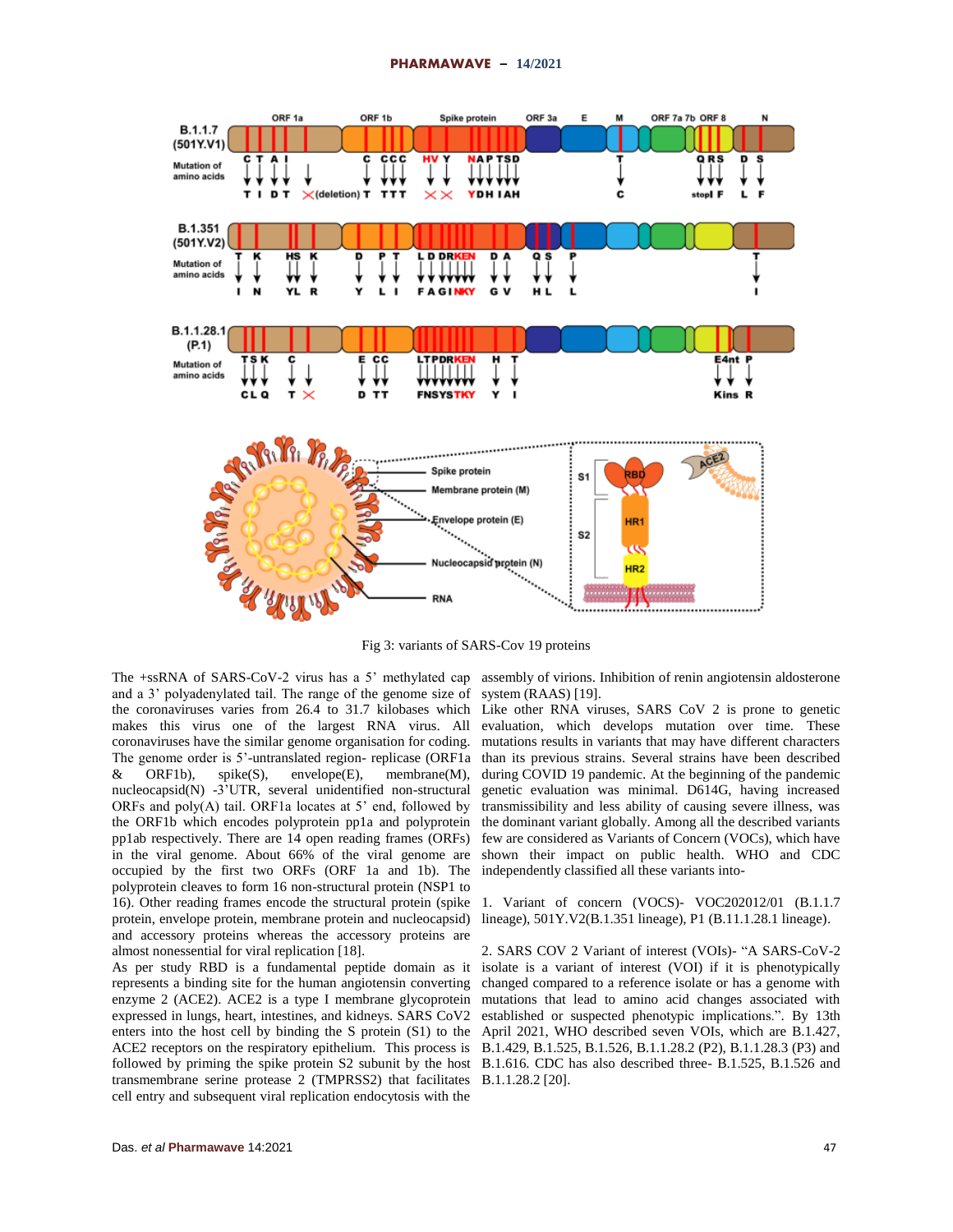### **Mode of Transmission:**

In general virus can be transmitted through various way as-Respiratory tract, gastrointestinal tract, genital tract, direct contact to the skin, through Placenta, Eye, and even through transplantation of an organ or blood.

As COVID 19 is a respiratory infection primarily SARS CoV 2 is transmitted via respiratory droplets carrying the virus from close contact or droplet transmission from individual harboring the virus. According to WHO, an individual can be infected when droplets containing the virus are inhaled or come directly into contact with the eyes, nose, or mouth. WHO also said the virus can be transmitted in a poorly ventilated and/or crowded indoor situation where aerosol containing the virus can be suspended in air. According to study report it also can transmitted through air and from contaminated surfaces (porous or nonporous). It can stay stable and viable up to 28 days at 20°C from inoculation on the nonporous surfaces like stainless steel, glass etc. whereas on porous surfaces it found to be less stable than nonporous surfaces. Presence of viable virus in the feces of infected individual implying possible fecal-oral transmission. In minor number of cases vertical transmission is **Treatment with antibiotics** possible from mother with COVID19 to the neonates [21].

#### **Treatment**

On the onset of this epidemic all the governments, health providers and institutions began to continuously review the rapidly emerging basic science, translational and clinical data to identify potentially effective treatment for COVID 19. Different strategies at different time period has been suggested by the authorities. Several drugs are clinically tried and repurposed for the treatment of COVID 19. Here we will discuss about the various treatment strategies.

The all of a sudden out brake of SARS CoV2 forced the global health care system to repurposing the already existing drugs which have activity against HIV, MERS and SARS CoV1.

#### **Anti-viral treatment**

There is much similarity (about 80-90%) in genome sequence and enzymes of SARS COV 2 and preexisted beta coronavirus like SARS COV1 and MERS COV. So the preexisting antiviral drugs, which are already used to treat these pathogens, may be effective to reduce the viral load and treat COVID 19 infection. On the other hand protease inhibitors also possess inhibitory effect on RNA viruses. On this account some preexisted antiviral drugs, like Remdesivir, Favipiravir, Ribavirin, has been clinically tried to treat the COVID19 infection. Among all these drugs Remdesivir found to possess significant effect on the infection. Currently it is the only antiviral drug which can be used in the patients with low oxygen saturation and in critical condition. Study data also demonstrate that use Remdesivir lowers the mortality rate among hospitalized patients. But in mild symptomatic patients it is not recommended to use.

In addition to that another antiviral drug Arbidol and a prodrug N-hydroxycytidine also found to possess prominent anti-SARS CoV2 activity. A randomised control trial conducted in China comparing the cure rate and 7-day recovery rates in patients

randomly allocated to two groups, one receiving Favipiravir and the other receiving Arbidol treatment [22].

#### **Treatment with anti-malarials**

To counter SARS CoV 2, an renowned anti-malarial and antirheumatic drug, Chloroquine has been found to exhibit substantial snit-SARS CoV2 activity at a low effective concentration i.e. EC50 1.13μM. The results of the controlled clinical trial, conducted in 10 hospitals of China, was found to be promising in terms of reducing the viral load, disease duration and even preventing the exacerbation of COVID19 pneumonia. Chloroquine inhibits the viral fusion and entry into the host cell. The major drawback of Chloroquine is its toxicity related limitation.

In account of the toxicity of the Chloroquine, Hydroxychloroquine becomes a suitable alternative of its parent drug. It shows approximately 40% less toxicity and almost same anti-SARS CoV 2 activity as Chloroquine. Hydroxychloroquine acts against virus by increasing endosomal pH and prevents the viral entry in the host cell [23].

In a study carried out in Michigan, USA, it is found a combination of antibiotic drug Azithromycin with the Hydroxychloroquine shows a significant reduction in viral load in COVID19 patients. But the results were not much practical due to some limitations of the study and NIH recommendations also suggests to avoid the use of this combination [24].

### **Treartment with anti-SARS Cov2 Neutralizing Antibody**

A SARS CoV2 infected individual develops neutralizing antibodies against the virus while the recovering stage. The role of these neutralising antibodies has an extensive role as therapeutic agent in the management of COVID 19.

Convalescent Plasma therapy was introduced during

SARS, MERS and Ebola epidemics. But due to lack of trials, its efficacy is unknown. In the early period of COVID 19 pandemic FDA approves the use of convalescent plasma therapy for the patients with severe life threatening condition. Though this came out to be promising, but the data from multiple studies has generated a mixed results.

gr. REGN-CoV2 (Casirivimab & Imdevimab): this is an antibody cocktail which contains two noncompeting IgG1 antibodies. This targets the RBD on SARS COV2 spike protein. This show the decrease in the viral load in vivo. But another in vitro data regarding two SARS COV 2 variants, which are variants of concern (B.1.1.7 & B.1.351), reveal the retention of the activity.

Bamlanivimab & Etesevimab are potent spike neutralizing monoclonal antibodies. Both these are derived from convalescent plasma of COVID 19 positive patient. Like REGN-CoV2 it also targets the RBD on the spike protein.

FDA approves the clinical use of REGN-CoV2 and gy. Bamlanivimab/Etesevimab in in nonhospitalized patients (aged more than 12 years & weighing more than 40 kg) with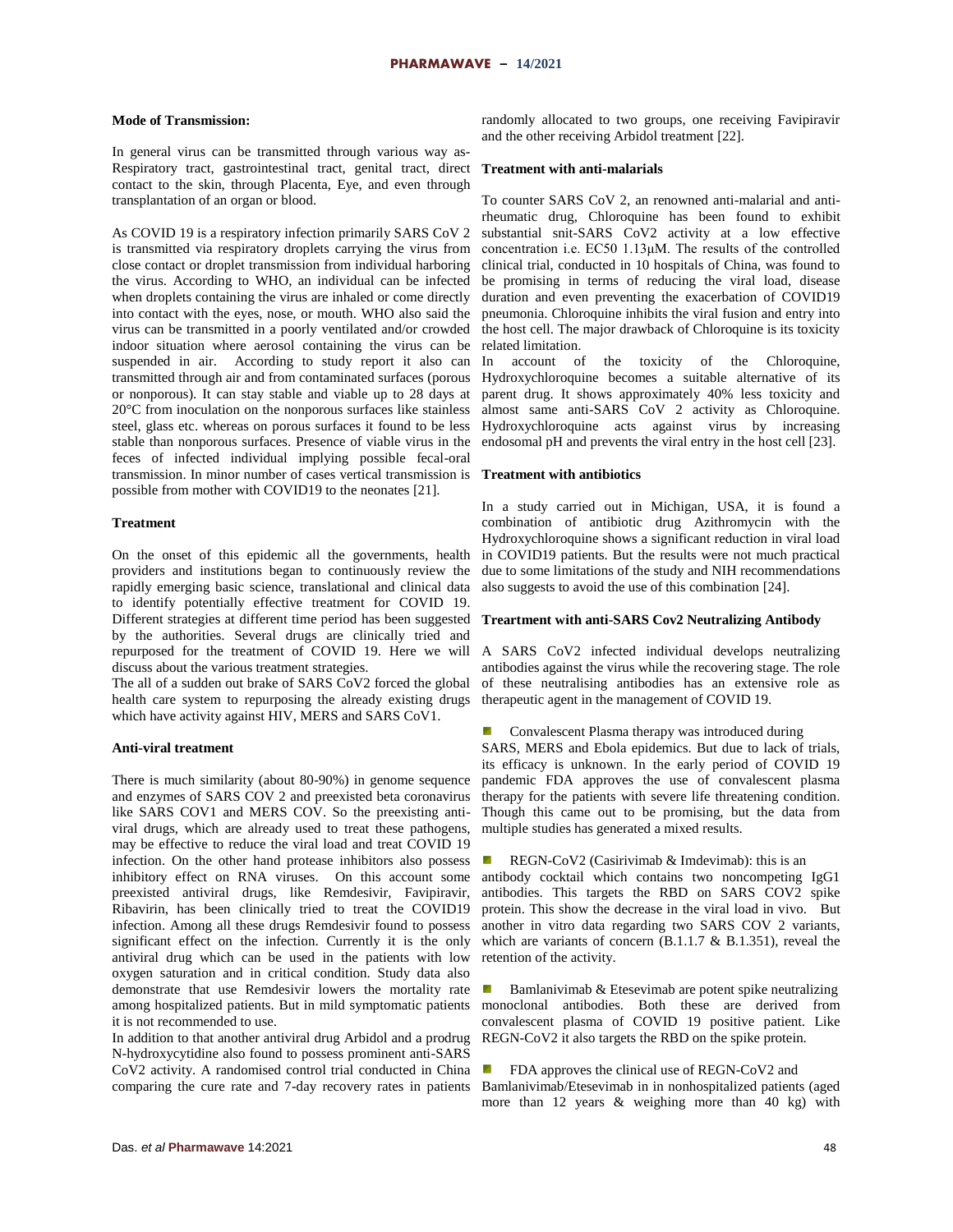laboratory-confirmed SARS-CoV-2 infection and mild to indicated that approximately all viral material was eradicated moderate COVID-19 patients who are at high risk for progressing to severe stage and hospitalization [25].

#### **Immunomodulatory Agents-Host Targeting Strategy**

**Corticosteroids**: dexamethasone is now considered the standard care in the hospitalized patients with inflammation related lung injury, who requires supplemental oxygen or mechanical ventilation. A randomised evolution of COVID 19 therapy trial showed the use of dexamethasone lowers the 28 days mortality in patients who were in intensive mechanical ventilation. Dexamethasone is given either alone or in combination with Remdesivir based on the severity of the illness [26].

### **Treatment with anti-parasitic agent**

Nitazoxanide, previously known an anti-parasitic drug, also exhibits significant SARS CoV2 inhibitory activity. But the efficacy of this drug is inferior to Remdesivir and Chloroquine. Australian researchers, Caly et al., demonstrate the anti-SARS CoV2 activity of another previously known anti-parasitic agent, Ivermectin, which is also active against Human Immunodeficiency Virus (HIV) and dengue virus. It significantly reduces viral RNA levels at a low concentration. The detail mechanism of action, dosage, efficacy, pros and cons of use of Ivermectin will be discussed in the following [27].

#### **Ivermectin for treatment of Covid19**

The COVID19 pandemic hit more than 200 countries in less than 4 months and destroyed the entire healthcare system. There is no viable medicine to suppress the spread or infection of the virus. It is not that effective, and the vaccine still has a long way to go, so it is very necessary to use strong evidence to reuse existing drugs. The current situation requires therapeutically effective lenses.

A pre-existing drug, Ivermectin is a US-FDA approved antiparasitic drug. It is traditionally used for the treatment of flatworm. Regardless the anti-parasitic property, Ivermectin has proven to have a wide range of in vitro antiviral properties. Ivermectin has been proven to be effective against RNA and deoxyribonucleic acid (DNA) viruses in vitro, including human immunodeficiency virus 1 (HIV1), dengue fever virus (DENV), influenza, Venezuelan equine encephalitis virus (VEEV) and ORF-6) directly block IFN signalling causing the surrounding Zika virus [28].

The nuclear import of viral proteins plays an important role in the life cycle of many viruses, including RNA viruses that replicate in the cytoplasm. Ivermectin inhibits the interaction between integrase protein and import protein α/β1 mediated nuclear import required for HIV infection, and is the first evidence that nuclear import inhibitors have effective antiviral activity.

In an in vitro study Australian researchers Caly at al. found the effect of Ivermectin on Vero-hsLAM cells infected with SARS-CoV-2 treated with 5μM Ivermectin showed a 93% reduction in the viral RNA load compared to the vehicle Dimethyl STAT-3 Signal transducer and activator of transcription 3, PAIsulfoxide in 24 hours duration. In 48 hours duration 5000-fold 1 Plasminogen activator inhibitor-1, HIF-1 Hypoxia-Inducible reduction of viral RNA was observed in the ivermectin-treated Factor [29].samples compared to the control samples. This observation

Ivermectin inhibits and interacts in the binding of S protein of

SARS-CoV-2 at the ACE-2 receptors. The green dotted lines in the picture depict activation pathways and the red dotted lines depict the inhibition pathways. The TLR-4 receptors are directly activated by SARS-CoV-2 and also by LPS mediated activation causing activation of NF-Kb pathway and MAP3 Kinases leading to increased intranuclear gene expression for proinflammatory cytokines and chemokines (responsible for cytokine storm) and NO release (responsible for blood vessel dilatation, fluid leak, low blood pressure, ARDS and sepsis). The NF-Kb and STAT-3 pathway activation is central to the pathogenesis and sequelae of COVID-19. STAT-3 physically binds to PAK-1 and increases IL-6 transcription. The annexin A2 at the cell surface converts plasminogen; PLG to plasmin under the presence of t-PA. Plasmin triggers activation and nuclear translocation of STAT-3. An upregulation of STAT-3 stimulates hyaluronan synthase-2 in the lung cells causing hyaluronan deposition leading to diffuse alveolar damage and hypoxia. STAT-3 also directly activates TGF-beta initiating pulmonary fibrosis; a typical characteristic of SARS-COV-2 lung pathology. The damaged type 2 cells express PAI-1 and an already hypoxic state also causes an upregulation of PAI (through Hypoxic inducible factor-1) along with direct stimulation by STAT-3. Simultaneous STAT-3 and PAI-1 activation inhibits t-PA and urokinase-type plasminogen activator leading to thrombi formation. Also, the SARS-CoV-2 spike protein binds to the CD147 on red blood cells and causes clumping. IVM in turn, binds to SARS-CoV-2 Spike protein and hence prevents clumping. T cell lymphopenia in COVID-19 can also be attributed to the direct activation of PD-L1 receptors on endothelial cells by STAT-3. IVM directly inhibits the NF-kb pathway, STAT-3, and indirectly inhibits PAK-1 by increasing its ubiquitin-mediated degradation. The natural antiviral response of a cell is through interferon regulatory genes and viral RNA mediated activation of TLR-3 and TLR7/8- Myd88 activation of transcription of interferonregulator (IRF) family. For a virus to establish an infection, this antiviral response needs to be inhibited by blocking interferon production. The proteins such as importin and KPNA mediate nuclear transport of viral protein and subsequent IFN signalling. The SARS-CoV-2 proteins (ORF-3a, NSP-1, and cells to become unsuspecting victims of the infection. IVM inhibits both importin a-b (green) as well as the KPNA-1 receptors (brown) causing natural antiviral IFN release. IVM also inhibits viral RdrP, responsible for viral replication. IVM Ivermectin, ACE-2 angiotensin-converting-enzyme 2, LPS Lipopolysaccharide, TLR Toll-like receptor, t-PA tissue-like plasminogen activator, PLG Plasminogen, IMPab Importin alpha-beta, Rdrp RNA dependant RNA polymerase, KPNA-1 Karyopherin Subunit Alpha 1, NF-kB nuclear factor kappalight-chain-enhancer of activated B cells, Map3Kinases Mitogen-activated Kinases, PAK-1 P21 Activated Kinase 1,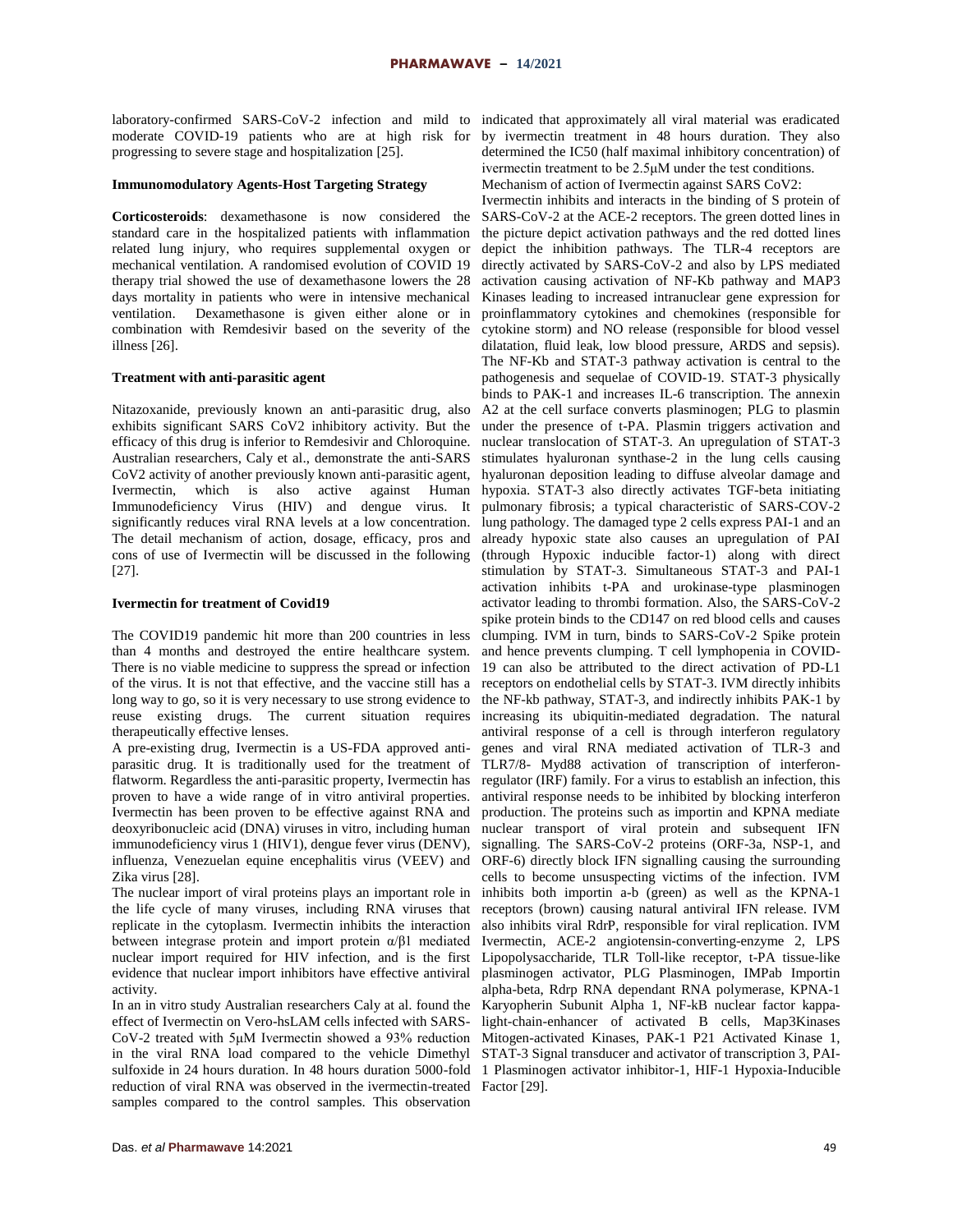Some clinical tails has been conducted to ensure the efficacy of 3. Ivermectin for the treatment of COVID 19 (30].

A case-control study has been conducted among health care professionals (HCPs) at Bhubaneswar AIIMS, India. Out of 186 case-control pairs, 76 controls and 41 cases received 300 μg/kg of ivermectin as prophylaxis, and it showed 73% reduction in SARS CoV2 infection among HCPs.

Another group of researchers from Bangladesh took conducted a study on 72 patients and grouped them in three division. One group has been administered placebo another recived ivermectin  $+$  doxycycline therapy and the rest one group got a 5 day ivermectin therapy. In this study they found the viral 6. clearance (95% CI) is fastest among the group with 5 days ivermectin therapy (9.7 days) following the group with ivermectin + doxycycline (11.5 days) and placebo (12.7 days)

According to Asiya Kamber Zaidi & Puya Dehgani-Mobaraki "Considering the urgency of the ongoing COVID-19 pandemic, simultaneous detection of various new mutant strains and 8. future potential re-emergence of novel coronaviruses, repurposing of approved drugs such as Ivermectin could be worthy of attention" [31]

So there is evidence that supports the use of Ivermectin in 9. decreasing mortality figures in patients with SARS-CoV-2 infection. However, the use of ivermectin orally in an outpatient setting also requires strict and well defined guidelines to avoid any form of overdosing that could lead to toxicity. A study by Baudou, et. al described two human ABCB1 nonsense mutations associated with a loss of function in a patient who had an adverse reaction to ivermectin after the administration of a usual dose. This finding warrants caution regarding medical prescriptions of ivermectin and other ABCB1 substrates.

#### **Conclusion**

In the course of treatment of SARS-CoV-2 there are hetergeous response was observed in trials and case studies. The major therapeutic agent was used was immunosuppressants like prednisolone assisted by other drugs which are mainly used other infective disorders but principal was those drug came from drug repurposing. Therapy was segregated in 2 objectives. First objective was to reduce and control the inflammatory which is mainly focuses on the antivirals. Vaccine was also implanted as preventive measures but not proven to be fully prophylactic, in addition the vaccine was proven to control the disease severity that finally reduce the morbidity and mortality. Further research is mandatory specially encompasses on the 15. Park SE. Epidemiology, virology, and clinical features of epidemiological and epigenetical approaches.

#### **References**

- 1. Chakraborty I, Maity P. COVID-19 outbreak: Migration, effects on society, global environment and prevention. 17. V'kovski P, Kratzel A, Steiner S, Stalder H, Thiel V. Science of the Total Environment. 2020 Aug 1;728:138882.
- 2. Li JY, You Z, Wang Q, Zhou ZJ, Qiu Y, Luo R, Ge XY. The epidemic of 2019-novel-coronavirus (2019-nCoV) 18. pneumonia and insights for emerging infectious diseases in the future. Microbes and infection. 2020 Mar 1;22(2):80-5.
- Hsu LY, Chia PY, Vasoo S. A midpoint perspective on the COVID-19 pandemic. Singapore medical journal. 2020 Jul;61(7):381.
- 4. Khan S, Siddique R, Shereen MA, Ali A, Liu J, Bai Q, Bashir N, Xue M. Emergence of a novel coronavirus, severe acute respiratory syndrome coronavirus 2: biology and therapeutic options. Journal of clinical microbiology. 2020 Apr 23;58(5):e00187-20.
- 5. Cascella M, Rajnik M, Aleem A, Dulebohn S, Di Napoli R. Features, evaluation, and treatment of coronavirus (COVID-19). StatPearls. 2021 Apr 20.
- 6. Abd El-Aziz TM, Stockand JD. Recent progress and challenges in drug development against COVID-19 coronavirus (SARS-CoV-2)-an update on the status. Infection, Genetics and Evolution. 2020 Sep 1;83:104327.
- 7. Saif LJ, Wang Q, Vlasova AN, Jung K, Xiao S. Coronaviruses. Diseases of swine. 2019 Jun 3:488-523.
- Hamre D, Procknow JJ. A new virus isolated from the human respiratory tract. Proceedings of the society for experimental biology and medicine. 1966 Jan;121(1):190- 3.
- Kahn JS, McIntosh K. History and recent advances in coronavirus discovery. The Pediatric infectious disease journal. 2005 Nov 1;24(11):S223-7.
- Orenstein JM, Banach B, Baker SC. Morphogenesis of coronavirus HCoV-NL63 in cell culture: a transmission electron microscopic study. The open infectious diseases journal. 2008 Jan 1;2:52.
- 11. Zhong NS, Zheng BJ, Li YM, Poon LL, Xie ZH, Chan KH, Li PH, Tan SY, Chang Q, Xie JP, Liu XQ. Epidemiology and cause of severe acute respiratory syndrome (SARS) in Guangdong, People's Republic of China, in February, 2003. The Lancet. 2003 Oct 25;362(9393):1353-8.
- 12. Vabret A, Mourez T, Dina J, Van Der Hoek L, Gouarin S, Petitjean J, Brouard J, Freymuth F. Human coronavirus NL63, France. Emerging infectious diseases. 2005 Aug;11(8):1225.
- 13. Vabret A, Dina J, Gouarin S, Petitjean J, Corbet S, Freymuth F. Detection of the new human coronavirus HKU1: a report of 6 cases. Clinical infectious diseases. 2006 Mar 1;42(5):634-9.
- responses and second objective was to reduce the viral load 14. Yan Y, Chang L, Wang L. Laboratory testing of SARS‐CoV, MERS‐CoV, and SARS‐CoV‐2 (2019‐nCoV): Current status, challenges, and countermeasures. Reviews in medical virology. 2020 May;30(3):e2106.
	- severe acute respiratory syndrome-coronavirus-2 (SARS-CoV-2; Coronavirus Disease-19). Clinical and experimental pediatrics. 2020 Apr;63(4):119.
	- 16. Pal M, Berhanu G, Desalegn C, Kandi V. Severe acute respiratory syndrome coronavirus-2 (SARS-CoV-2): an update. Cureus. 2020 Mar;12(3).
	- Coronavirus biology and replication: implications for SARS-CoV-2. Nature Reviews Microbiology. 2021 Mar:19(3):155-70.
	- 18. Bosch BJ, Van der Zee R, De Haan CA, Rottier PJ. The coronavirus spike protein is a class I virus fusion protein: structural and functional characterization of the fusion